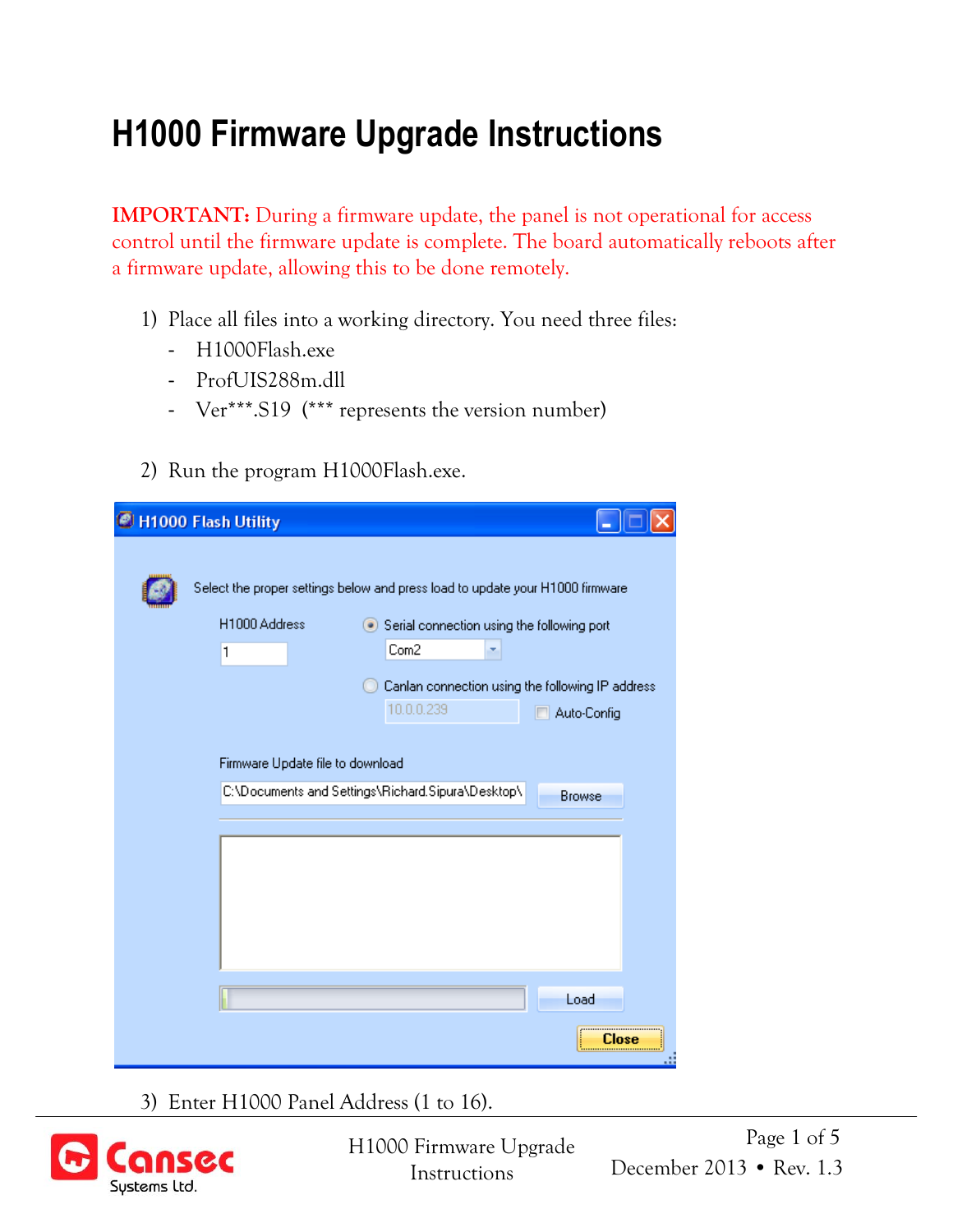- 4) Choose **Serial** for CLAUSB communications device or **CanLan** for TCP/IP communications. (Note: if using CanLan, after IP is entered, select Auto-Config box).
- 5) Ensure RS-485 connections are correct as per the diagrams on the following pages.
- 6) If Hurricane or Maestro software is operational, it is necessary to STOP the communications as the same port will be used to Flash the H1000:
	- Hurricane: Go into Hurricane System View and STOP the Server Service.
	- Maestro: Close Maestro and Maestro Server.
- 7) Browse to the directory that contains Ver\*\*\*.S19 firmware.
- 8) Press Load and the Data will be sent to the controller. Update can take up to five minutes per panel to complete.
- 9) Once the firmware update is complete, close the Flash Utility software and then restart the Hurricane or Maestro communications:
	- Hurricane: Go into Hurricane System View and START the Server Service.
	- Maestro: Open Maestro Server.

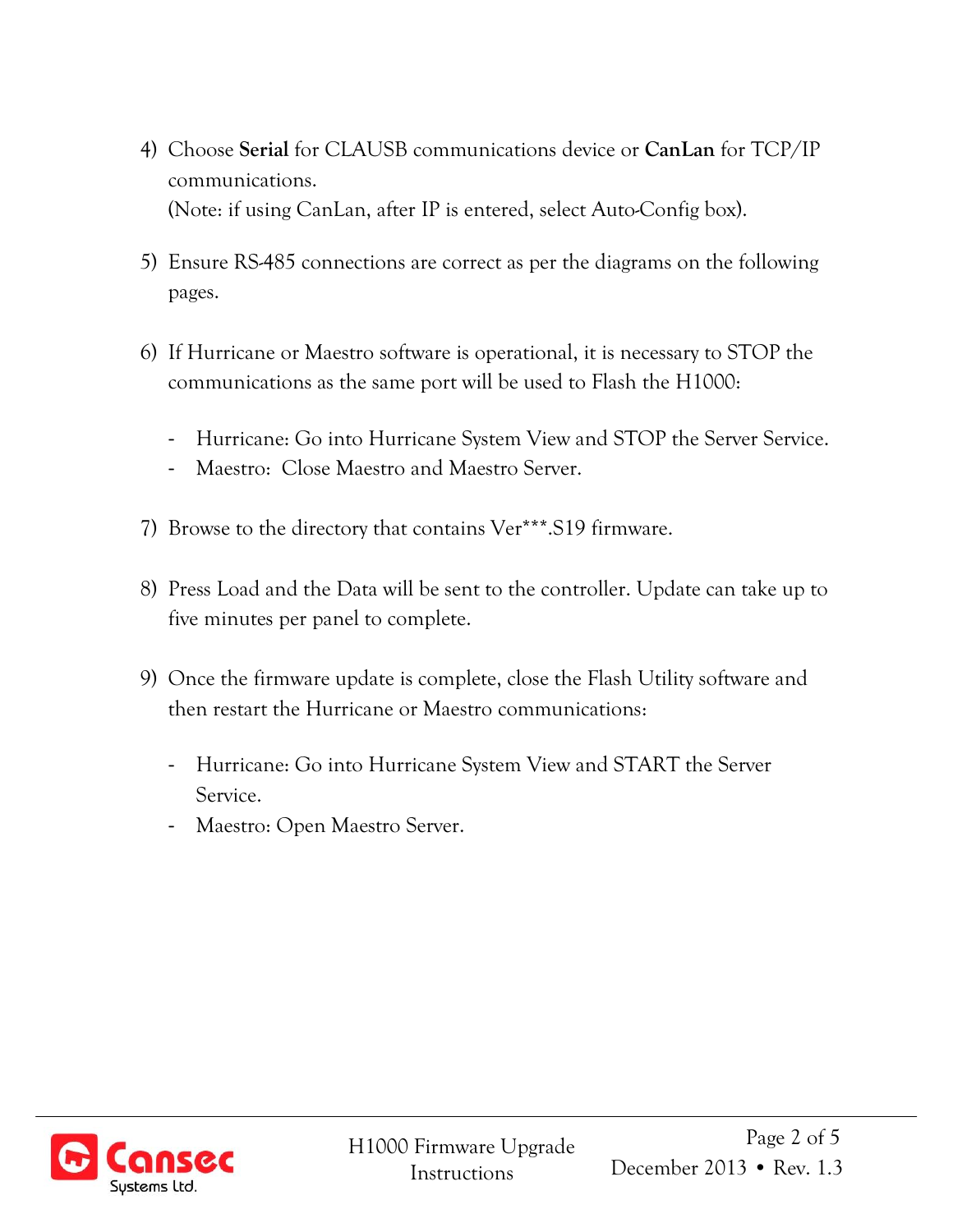## **CLAUSB2 Communications:**



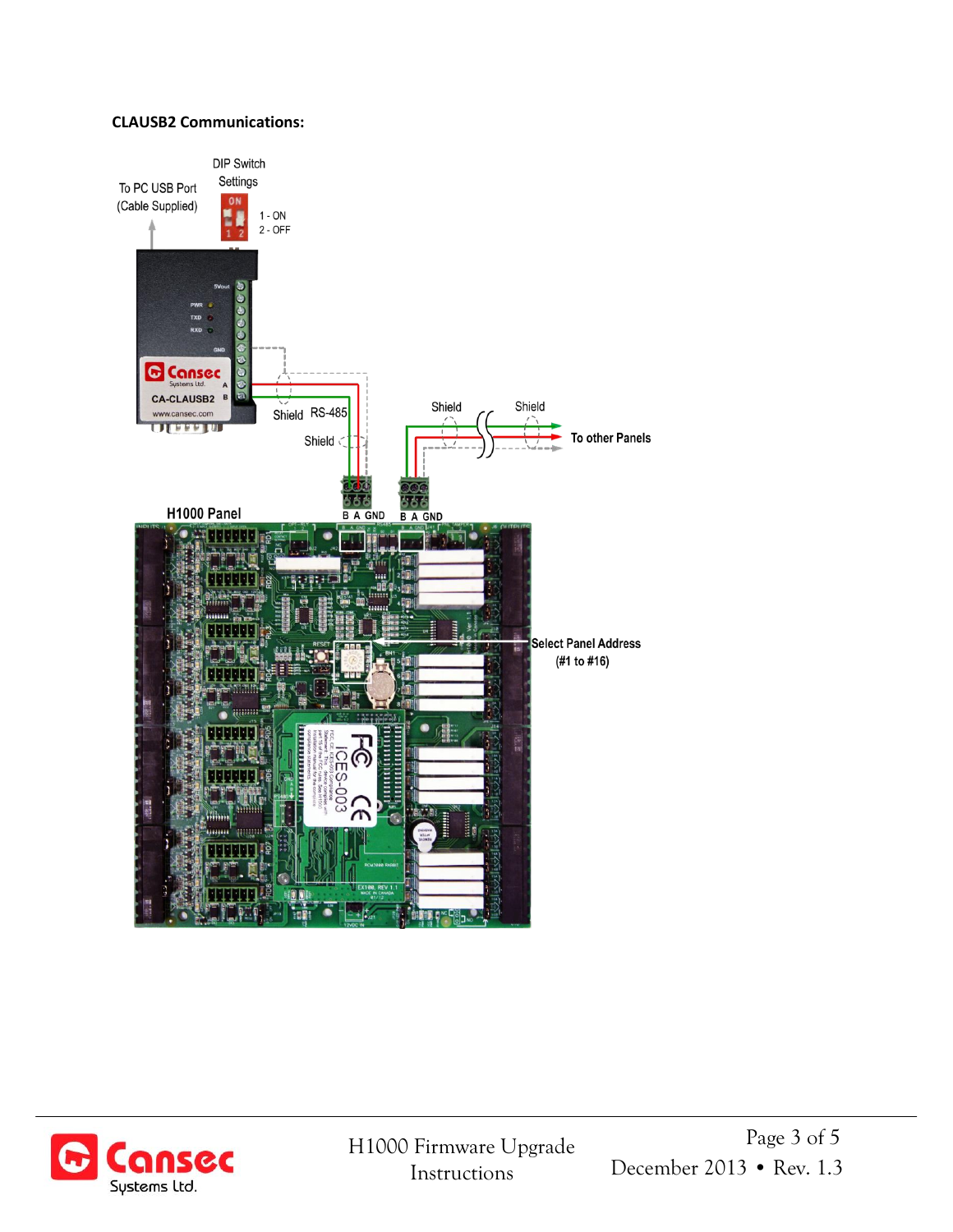